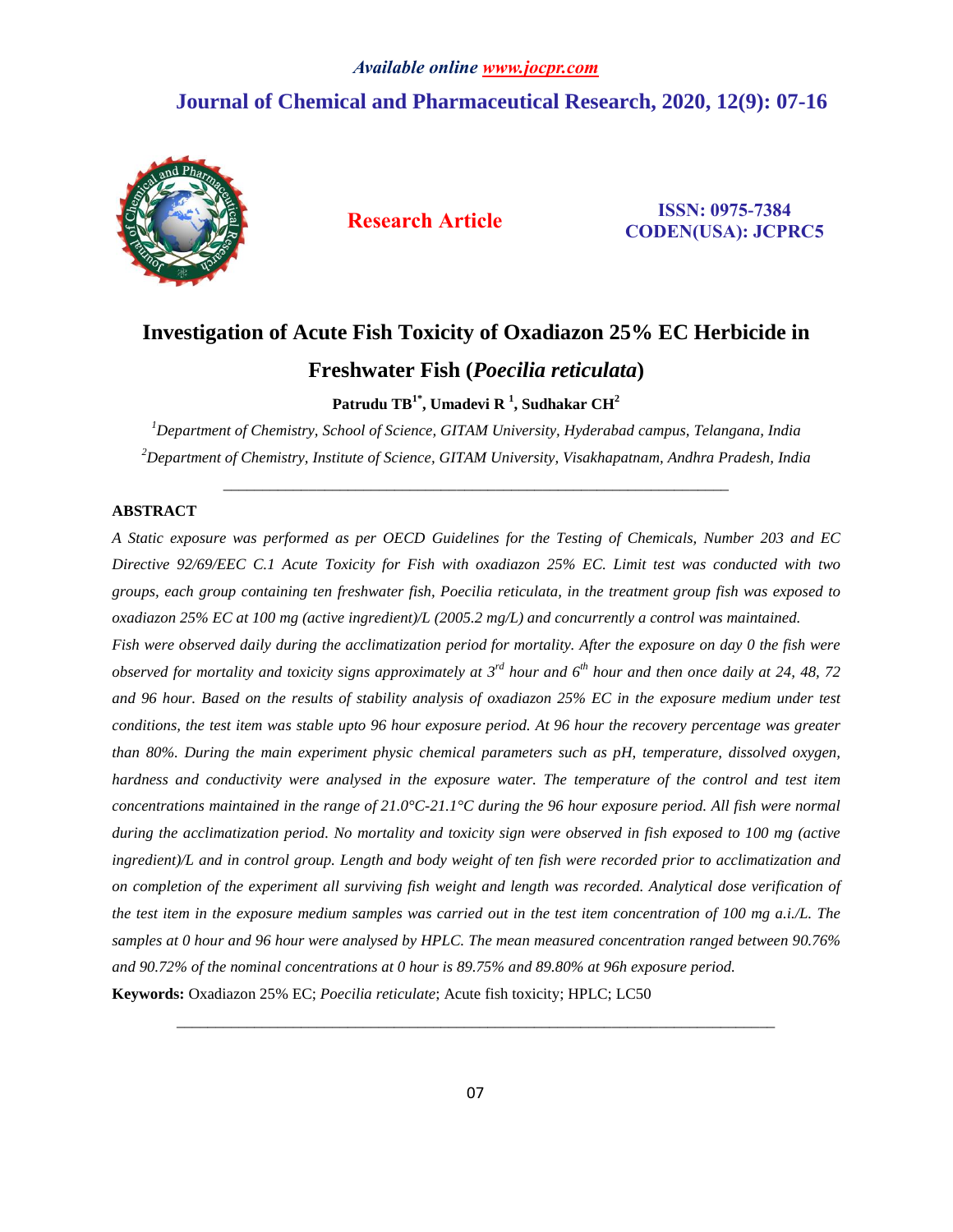#### **INTRODUCTION**

Aquatic toxicity has come to be a vital part for the assessment of environmentally unsafe pollutants. Generally, the capability effect of pollution is more for aquatic organisms [1]. The synthetic chemical compounds along with pesticides, insecticides, herbicides are used to control pests or weeds in contemporary agriculture generation for the production of greater food and control of public health. Dependence on pesticides for the pest manipulate has been increasing for the reason that onset of inexperienced revolution in agriculture. This phenomenon is particularly visible in tropical regions, where agriculture has increased dramatically over the previous couple of many years [2]. More than a thousand insecticides presently utilized in maximum of the countries accidentally attain the aquatic ecosystems [3]. These insecticides while applied even in restricted areas are washed off and over excited by using floods and rain to the nearby aquatic system, thereby, posing risk to aquatic biota, specifically fish, which is critical due to its excessive nutritive fee for human intake [4].

*(Guppy) Poecilia reticulata*, a small benthopelagic, non-migratory fish, occupies a wide range of aquatic habitats, such as estuaries, lakes, ponds, weedy ditches and canals. This species is widely studied as a model species ecology and evolutionary biology, and has had a long and popular history as an ornamental fish. A wide variety of strains differing in color and fin shape have been developed by aquarists (Figure 1) [5,6].



**Figure 1.** *Poecilia reticulate,* **a small benthopelagic, non-migratory fish**

Oxadiazon,5-tert-butyl-3-(2,4-dichloro-5-isopropoxyphenyl)- l,3,4-oxadiazol-2(3H)-one is an effective herbicide for control of obnoxious grasses and broad leaf weeds in a wide variety of crops, e.g., citrus fruit, vines, cotton, rice, soya beans and onions [7,8]. Environmental fate studies indicate that oxadiazon persists in the environment bound to organic matter [9,10]. In clear, shallow bodies of water, oxadiazon not bound to organic matter may be degraded by sunlight. Alternatively, oxadiazon is defined as a Light-Dependent Peroxidizing Herbicide (LDPH), which suggests that toxicity is greater in the presence of light. Studies indicate that after application to soil, oxadiazon remains near the surface, and can be transported *via* runoff to nearby surface water bodies. Leaching from surface soils to groundwater is expected to be low or negligible, unless the soil is very porous. Since this stable compound can bind to particulate and organic matter, oxadiazon residues can accumulate in sediments at the bottom of bodies of water. The current research work was to evaluate the acute toxicity of oxadiazon 25% EC to fish by static exposure, followed by an observation period of 96 hour and to estimate LC50 of the test item to fish ( as per OECD 203 and

OECD ENV/JM/MONO) [11].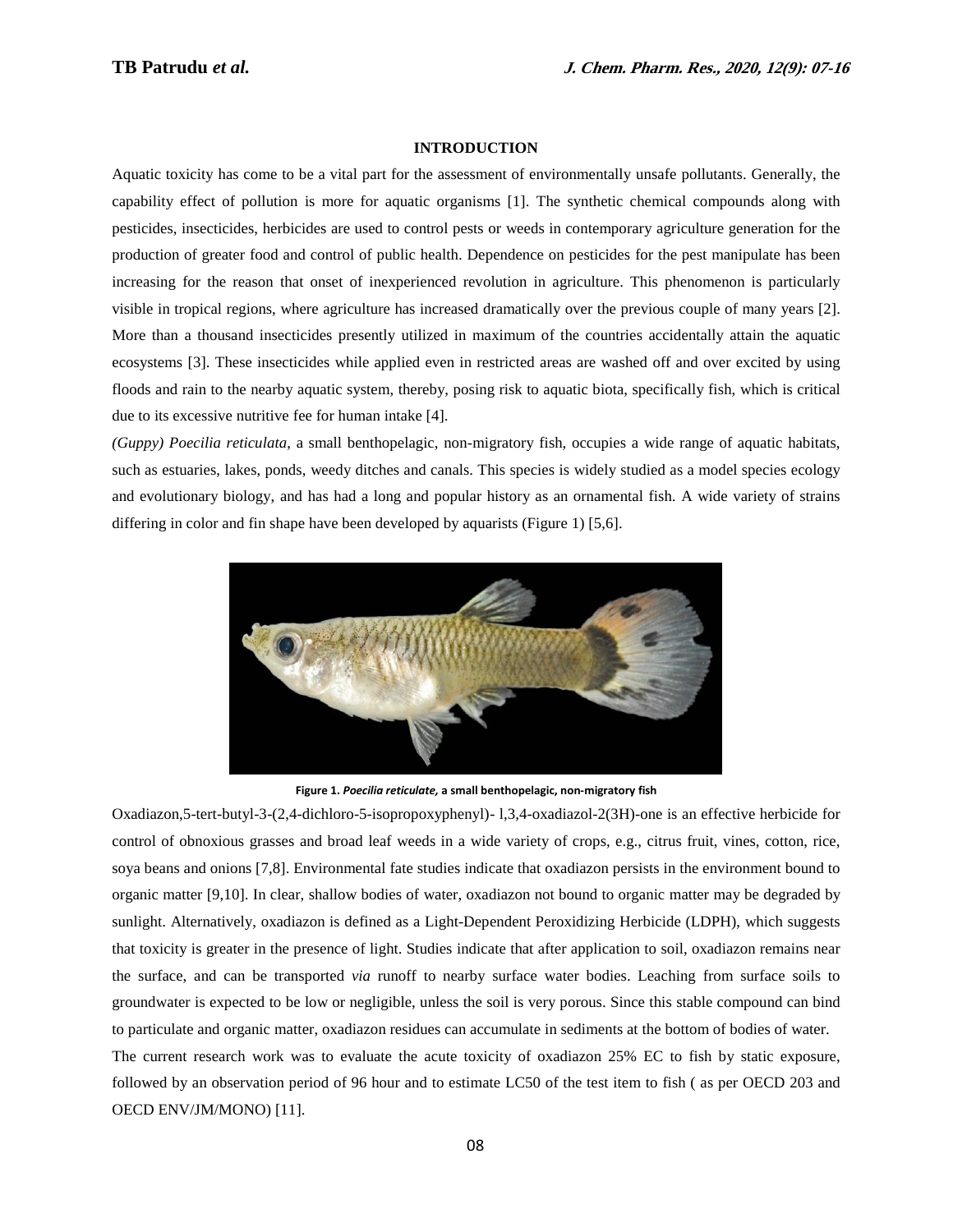## **MATERIALS AND METHODS**

#### **Materials**

Oxadiazon standard was procured from Sigmaaldrich, oxadiazon 25% EC were purchased from market having expiry date of 2 years from the date of manufacturing.

## **Test System**

Freshwater Fish (*Poecilia reticulata*) was procured from Rajamallay Hatchery, Kerala, India, having length of 2 ± 1 cm. The fish supplied was quarantined for 12 days in the laboratory, before they were used for testing and the fish was fed with commercially available aquarium fish feed daily. The fishes are kept under acclimatization for 8 days under laboratory condition. Only fishes without any visible signs of illness were used for the study. Light cycle of 12 hours light and 12 hours dark were maintained in the laboratory. Feed was withdrawn approximately 24 hour before starting the test. During the test the fish was not fed.

#### **Test Conditions**

Controlled environment room maintained the range of 21.0-21.4°C for a period of 96 hours in Glass Aquaria. Test conditions for the water (Ground water and Reverse osmosis water was blended in the ratio of 1: 1 v/v) and aerated before use. pH was maintained between 7.53-7.59 and dissolved oxygen was maintained in between 66-67 % throughout the experiment and checked with suitable calibrated instruments and recorded.

#### **Vehicle**

Based on the solubility test with distilled water, exposure water was used for the dose formulation.

#### **Preparation of Dose Formulation**

The dose formulations were prepared shortly before each exposure. In range finding experiment five different test item concentrations of 1, 25, 50, 75, 100 mg/L were chosen and for 10 L of exposure water 10, 250, 500, 750, 1000 mg were individually weighed and formulated with 10 ml of exposure water and mixed in 10 L of aerated exposure water stirred well with glass rod and for 100 mg (active ingredient)/L, 2005.2 mg of the test item was weighed and it was formulated with 10 ml of exposure water before mixing into the 10 L aerated exposure water.

In the limit test 100 mg (active ingredient)/L (2005.2 mg/L) was weighed and made up to 20 ml with aerated exposure water and mixed in 10 L of aerated exposure water stirred well with glass rod.

#### **EXPERIMENTAL**

#### **Control**

Control group was maintained along with the treatment group.

#### **Range Finding Experiment**

Static exposure was performed and ten fish per group was exposed to the test item. In range finding experiment fish were exposed to a range of concentrations of 1, 25, 50, 75, 100 mg and 100 mg (active ingredient)/L.

#### **Limit Test**

Based on the range finding experiment limit test was performed at 100 mg (active ingredient)/L.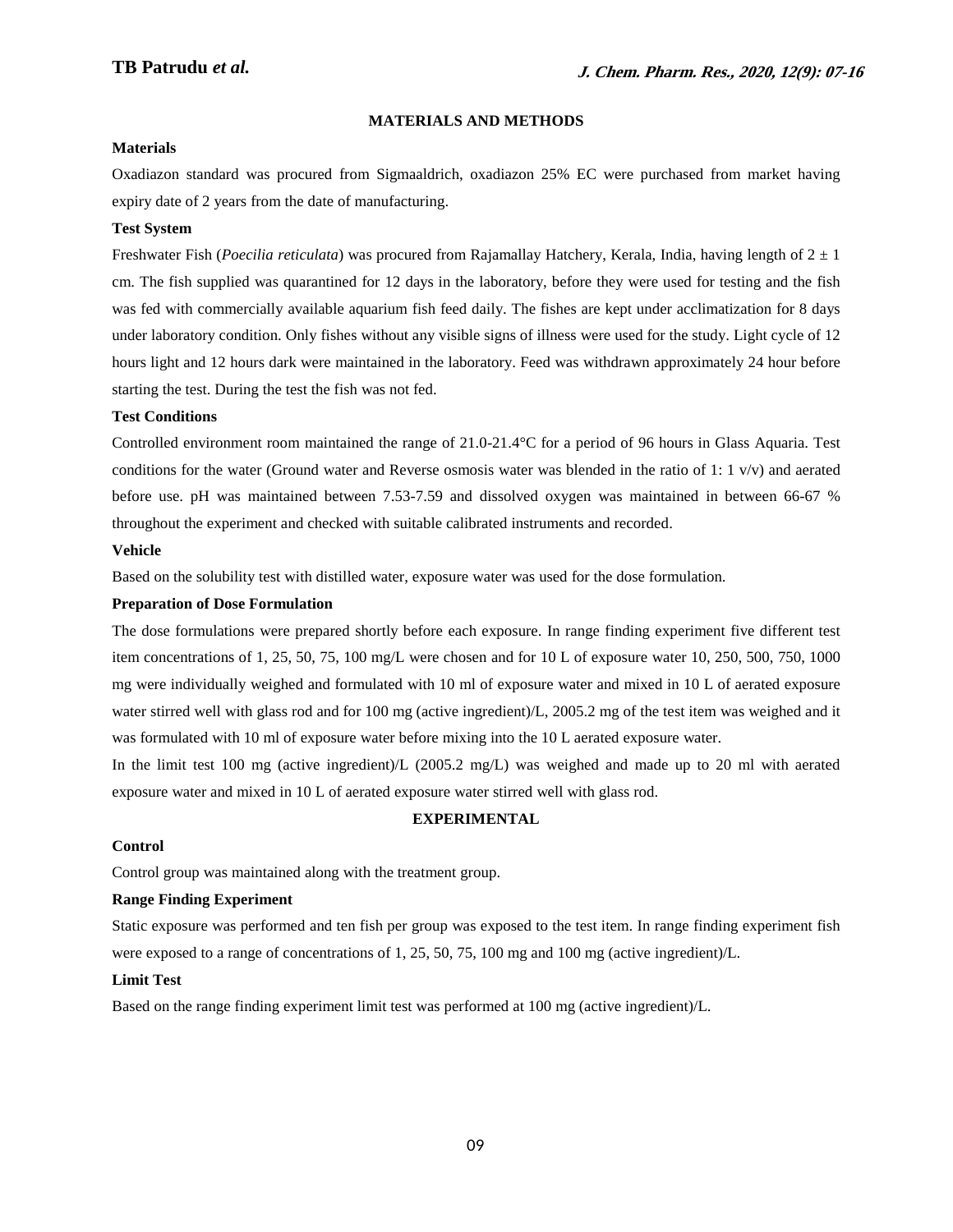#### **Physicochemical Parameters of Exposure Water**

Physicochemical parameter such as pH, temperature, dissolved oxygen, hardness and conductivity were analysed in the exposure water. Hardness and conductivity were analyzed at the start of the experiment in control. pH, temperature and dissolved oxygen were monitored daily in control and test concentration in limit test .

#### **Dose Verification Analysis**

Prior to the conduct of the main experiment sample was checked for stability analysis for 0 hour and 96 hours. During the conduct of the main experiment, Sample was collected on the 0 hour of exposure and on completion at 96 hour. 100 mL of control, Solvent control, and test (100 mg/L) concentration samples were collected from the aquaria and checked the dose verification with validated analytical HPLC method.

#### **Method Validation, Stability and a.i. Analysis of Oxadiazon HPLC Conditions**

Waters Alliance Series with e2695 Separations Module and 2998 Photodiode Array Detector using Empower3 software. The chromatographic separation was achieved using Phenomenex-C18 (250.0  $\times$  4.6 mm, 5 µm) at 30°C. The mobile phase consists of 0.1% v/v ortho phosphoric acid in water and acetonitrile in the ratio 10:90 v/v. Flow rate was 1.2 mL/min was consistent throughout the analysis and the wavelength was observed at 230 nm. The retention time of oxadiazon is approximately 5.0 min.

#### **Preparation of Oxadiazon Standard Stock Solution**

Weighed accurately 5.02 mg of oxadiazon reference standard (purity 99.6 %) in a 25 ml volumetric flask, dissolved, diluted and the volume made up to the mark using acetonitrile. The concentration of the solution was 200 ppm. The linearity solutions were prepared from 200 ppm standard stock solution. The details were given in Table 1.

| Concentration<br><b>of</b><br>stock | Aliquot taken (mL) | Volume<br>made<br><b>up</b> | diluted<br>Concentration<br>of |
|-------------------------------------|--------------------|-----------------------------|--------------------------------|
| solution taken (ppm)                |                    | (mL)                        | solution (ppm)                 |
| 200                                 | 0.5                | 10                          | 10                             |
| 200                                 | 0.25               | 10                          | 5                              |
| 10                                  | 1.0                | 10                          |                                |
| 10                                  | 0.5                | 10                          | 0.5                            |
| 10                                  | 0.1                | 10                          | 0.1                            |
|                                     | 0.5                | 10                          | 0.05                           |

**Table 1. Preparation of linearity solutions**

## **Preparation of Oxadiazon Sample Stock Solution**

Weighed accurately 19.99 mg of oxadiazon sample (purity 25%) in a 25 ml volumetric flask, dissolved, diluted and the volume made up to the mark using acetonitrile. The concentration of the solution was 200 ppm.

Each of these Standard solutions (0.05, 0.1, 0.5, 1.0, 5.0 and 10 ppm) were injected in to HPLC under the given conditions and the peak area for each injection was recorded and a graph of detector response (peak area) *versus* concentration in ppm (µg/mL) was plotted. The values for intercept (a), slope (b), and the linear regression coefficient  $(r^2)$  were calculated.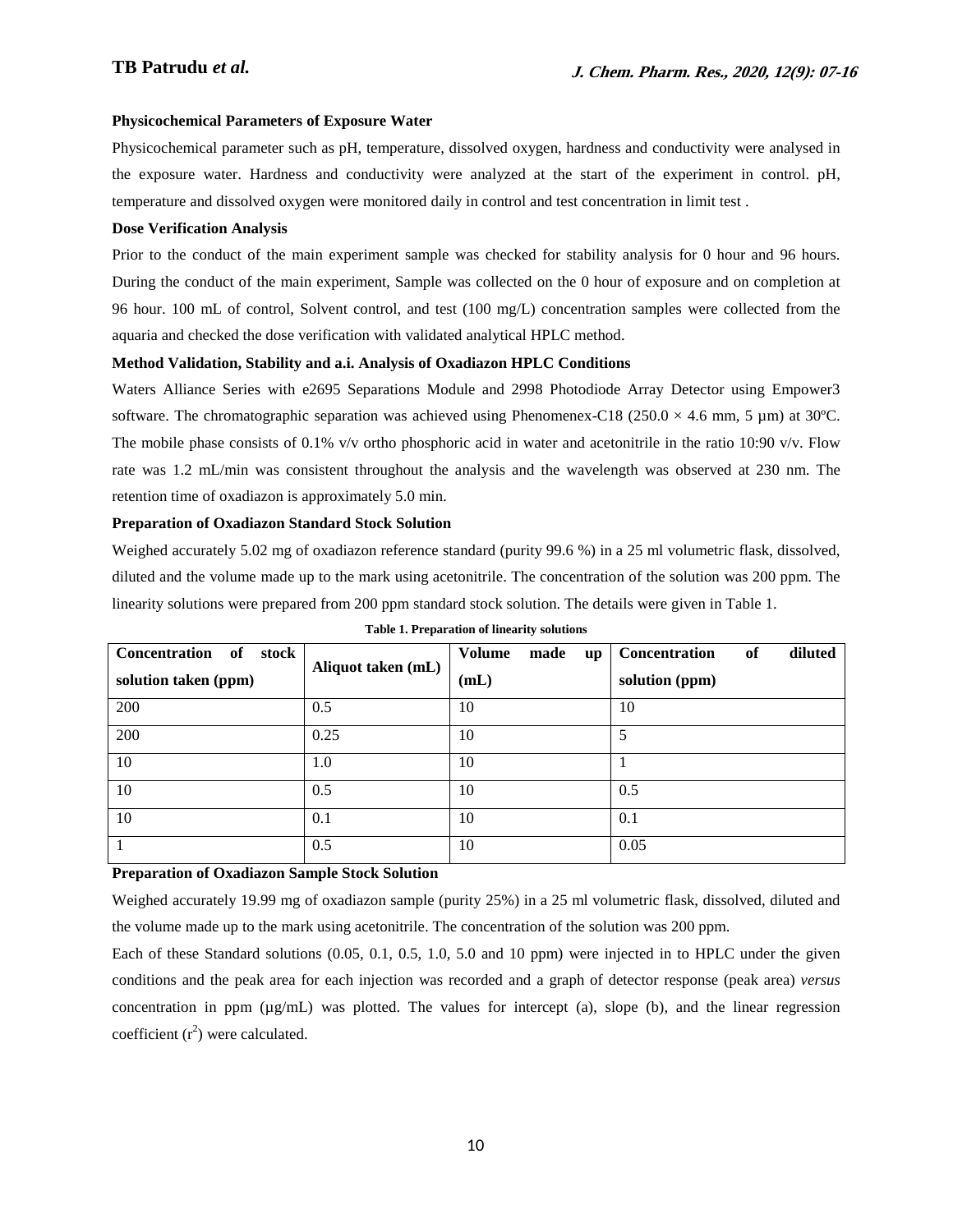## **TB Patrudu** *et al.*

The detector response to varying concentrations of oxadiazon was found to be linear (r2=0.999) in the range of 0.05 to 10 ppm. The plot of concentrations versus detector response along with the regression parameters is attached (Figure 2 and Table 2).



**Figure 2. Calibration Curve of oxadiazon Standard**

| Concentration $(\mu g/mL)$ | Peak area counts | <b>Variables</b>          |
|----------------------------|------------------|---------------------------|
| 0.05                       | 269              |                           |
| 0.1                        | 506              | Intercept $=40.34$        |
| 0.5                        | 2514             | $Slope = 5319$            |
| 1.0                        | 5694             | Linear regression         |
| 5.0                        | 26598            | coefficient $(R^2)=0.999$ |
| 10.0                       | 54236            |                           |

**Table 2. Detector Linearity Check for oxadiazon**

## **Assay Accuracy and Precision**

Fortification was carried out in the control samples at two levels (at 0.05 ppm and 0.5 ppm level). 0.5 mL of 1 ppm standard solution was taken into a 10 mL volumetric flask and made up with solvent control and shaken well for homogenization. 0.5 ml of 10 ppm standard was taken into a 10 mL volumetric flask and made up with solvent control and shaken well for homogenization. The above solution was prepared in five replicates. (Coded as AC1R1, AC1R2, AC1R3, AC1R4, AC1R5 and AC2R1, A2CR2, AC2R3, AC2R4, AC2R5).

The above solutions were injected onto the HPLC along with standard solution (5 ppm). The results are mentioned in Table 3 (Figures 3 and 4).

| Sample code       | <b>Actual</b><br>concentration<br>in ppm | <b>Recovered</b><br>concentration<br>in ppm | $\frac{6}{6}$<br><b>Recovery</b> | <b>Mean</b><br>recovery<br>(%) | <b>SD</b> | <b>RSD</b> |
|-------------------|------------------------------------------|---------------------------------------------|----------------------------------|--------------------------------|-----------|------------|
| AC1R1             | 0.05                                     | 0.0471                                      | 94.20                            |                                |           |            |
| AC1R <sub>2</sub> | 0.05                                     | 0.0469                                      | 93.80                            |                                |           |            |
| AC1R3             | 0.05                                     | 0.0474                                      | 94.80                            |                                |           |            |
| AC1R4             | 0.05                                     | 0.0465                                      | 93.00                            |                                |           |            |
| AC1R5             | 0.05                                     | 0.0479                                      | 95.80                            | 94.32                          | 1.05      | 1.12       |

**Table 3. Precision and accuracy**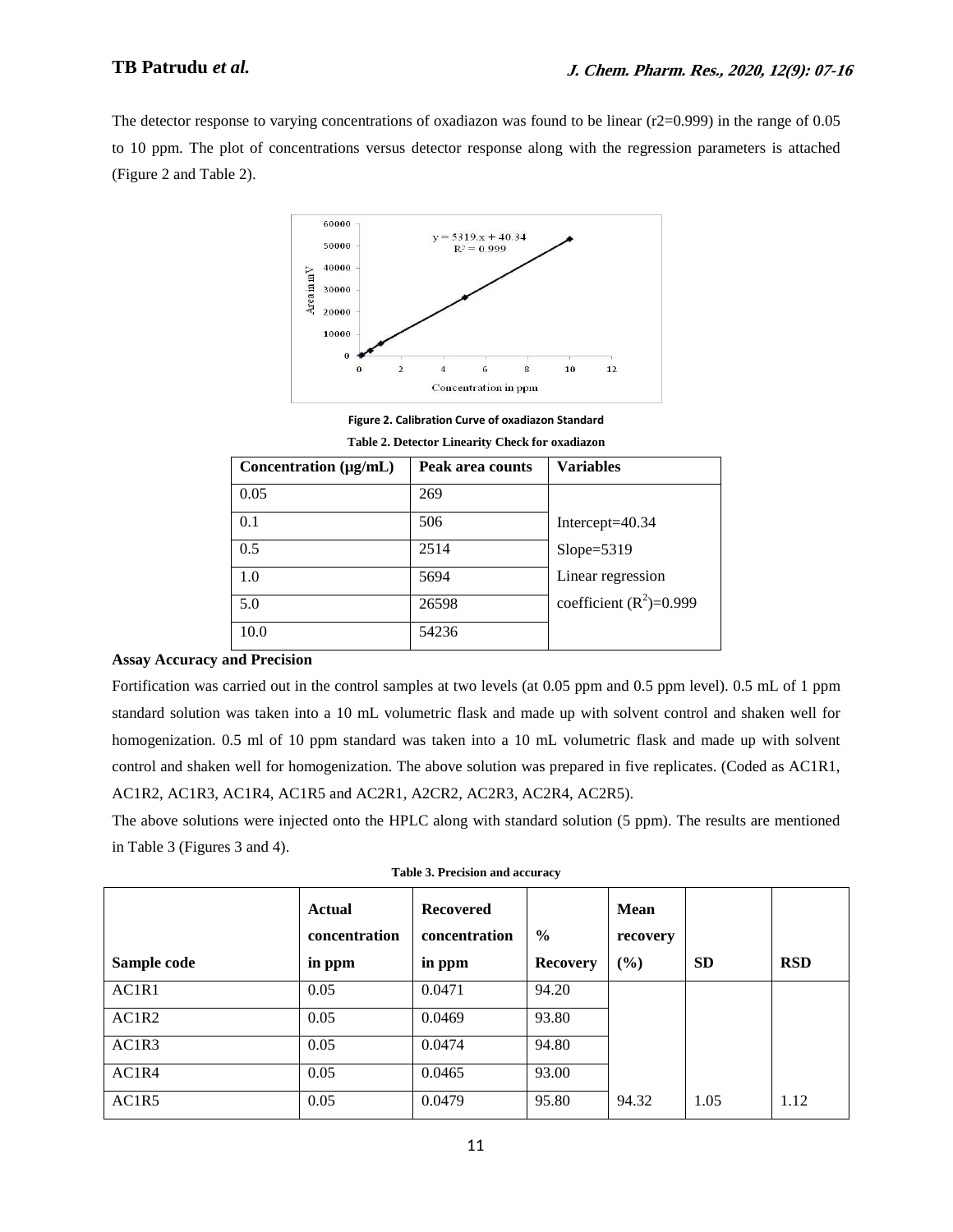## **TB Patrudu** *et al.*

| AC2R1 | 0.5 | 0.489 | 97.80 |       |      |      |
|-------|-----|-------|-------|-------|------|------|
| AC2R2 | 0.5 | 0.481 | 96.20 |       |      |      |
| AC2R3 | 0.5 | 0.485 | 97.00 |       |      |      |
| AC2R4 | 0.5 | 0.483 | 96.60 |       |      |      |
| AC2R5 | 0.5 | 0.492 | 98.40 | 97.20 | 0.89 | 0.92 |



**Figure 3. Typical Chromatogram of oxadiazon Control**



**Figure 4. Typical Chromatogram of Oxadiazon 80% WP-recovery-AC1R1**

## **LOQ (Limit of Quantification)**

Based on the recovery from Reddy et al. [7] (for 1 ppm fortification), which is 94.32%, 0.05 ppm is considered as LOQ for this method of analysis.

## **Stability Analysis**

**'0' hour:** Accurately 0.25 mL of sample stock solution was pipette out into a 10 mL volumetric flask and made up to the mark with acetonitrile. The diluted sample was then injected on to the HPLC along with standard solution (5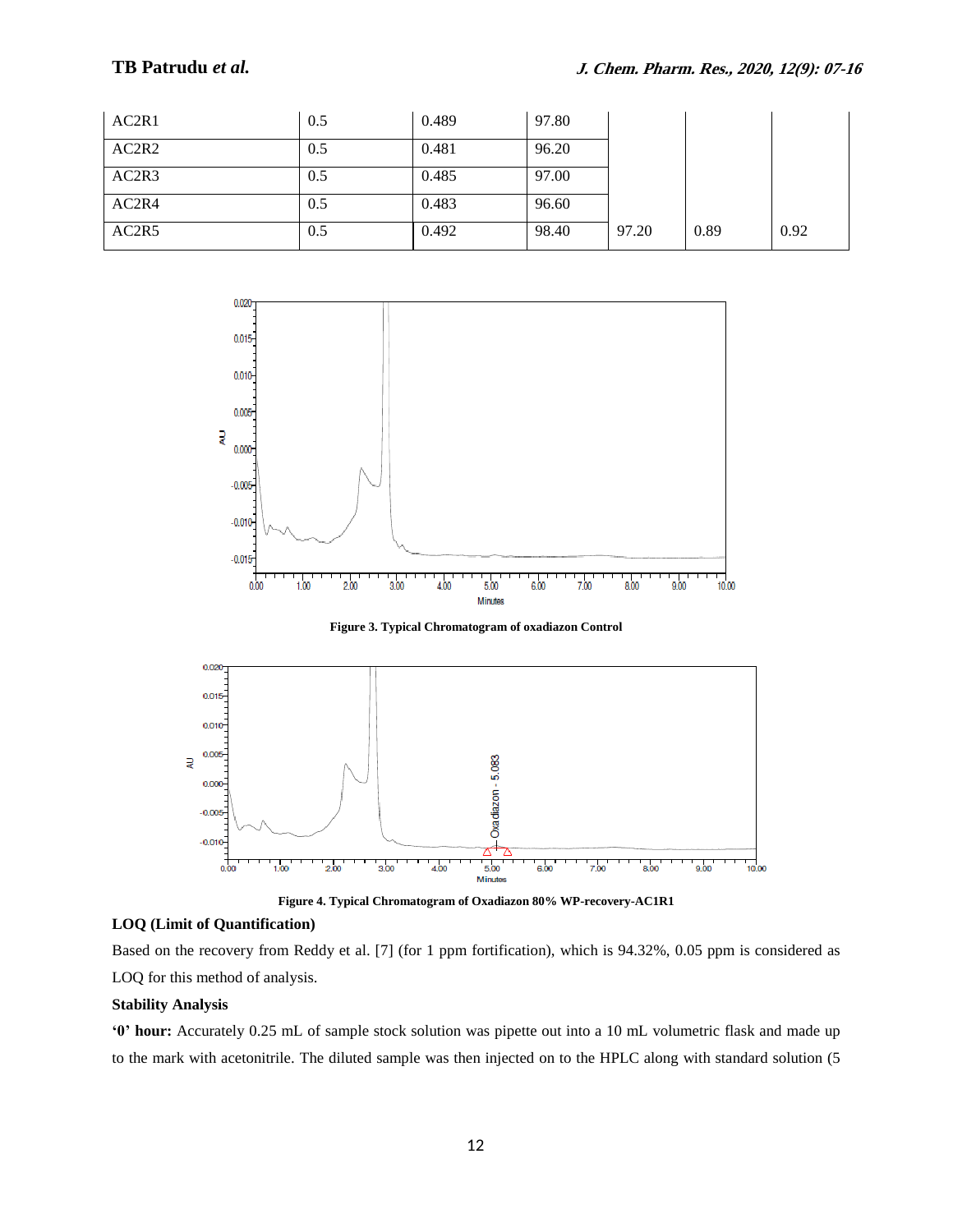ppm), control and solvent control (control and solvent control was injected directly), under the stated HPLC conditions.

**After 96 hours:** Accurately 0.25 mL of sample stock solution was pipette out into a 10 mL volumetric flask and made up to the mark with acetonitrile. The diluted sample was then injected on to the HPLC along with standard solution (5 ppm), control and solvent control (control and solvent control was injected directly) under the stated HPLC conditions. The results are mentioned in Table 4.

| <b>Table 4. Stability analysis</b> |                     |                            |                           |  |  |  |  |  |  |
|------------------------------------|---------------------|----------------------------|---------------------------|--|--|--|--|--|--|
| <b>Sample Details</b>              |                     | A.I. Content in the sample | %Deviation<br>from<br>the |  |  |  |  |  |  |
|                                    |                     | (ppm)                      | nominal Concentration     |  |  |  |  |  |  |
|                                    | Control             | N <sub>D</sub>             | ND                        |  |  |  |  |  |  |
| 0 hour                             | Sample (5 ppm) R1   | 4.965                      | 0.70                      |  |  |  |  |  |  |
|                                    | Sample (5 ppm) R2   | 4.959                      | 0.86                      |  |  |  |  |  |  |
|                                    | <b>Mean</b>         | 4.962                      | 0.76                      |  |  |  |  |  |  |
|                                    | Solvent control     | ND<br>ND                   |                           |  |  |  |  |  |  |
| <b>Sample Details</b>              |                     | A.I. Content in the sample | % Deviation from 0 Hour   |  |  |  |  |  |  |
|                                    |                     | (ppm)                      | <b>Concentration</b>      |  |  |  |  |  |  |
|                                    | Control             | ND                         | <b>ND</b>                 |  |  |  |  |  |  |
|                                    | Sample (5.0 ppm) R1 | 4.912                      | 1.00                      |  |  |  |  |  |  |
| 96 hour                            | Sample (5.0 ppm) R2 | 4.898                      | 1.28                      |  |  |  |  |  |  |
|                                    | <b>Mean</b>         | 4.905                      | 1.14                      |  |  |  |  |  |  |
|                                    | Solvent control     | ND                         | ND                        |  |  |  |  |  |  |

## **A.I. Analysis (Limit Test)**

**0-hour:** The samples were diluted as follows. Accurately 0.5 mL of sample was pipetted out into 10 mL volumetric flask and made up to the mark with acetonitrile. The diluted samples were then injected on to the HPLC under given conditions along with standard solution (5 ppm) under the stated HPLC conditions. The results are mentioned in Table 5.

| Table 5. Active ingredient content analysis-0 hour     |
|--------------------------------------------------------|
| $0/\sqrt{D}$ $\rightarrow$ $\rightarrow$ $\rightarrow$ |

| <b>Sample Code</b>    | <b>Nominal</b><br>concentration<br>(mg a.i/L) | <b>Obtained</b><br>concentration<br>(mg a.i/L) | %Deviation<br>from<br>the<br>nominal<br><b>Concentration</b> | Mean<br>concentration<br>(mg a.i/L) | %Deviation<br>the<br>from<br>nominal<br><b>Concentration</b> |
|-----------------------|-----------------------------------------------|------------------------------------------------|--------------------------------------------------------------|-------------------------------------|--------------------------------------------------------------|
| Control               | <b>NIL</b>                                    | ND                                             | <b>ND</b>                                                    | <b>ND</b>                           | <b>ND</b>                                                    |
| Sample R1             | 100                                           | 90.76                                          | $-9.24$                                                      | 90.74                               | $-9.26$                                                      |
| Sample R <sub>2</sub> | 100                                           | 90.72                                          | $-9.28$                                                      |                                     |                                                              |

ND-Not detected.

**96-hour:** The samples were diluted as follows. Accurately 0.5 mL of sample was pipetted out into separate 10 mL volumetric flasks and made up to the mark with acetonitrile. The diluted samples were then injected on to the HPLC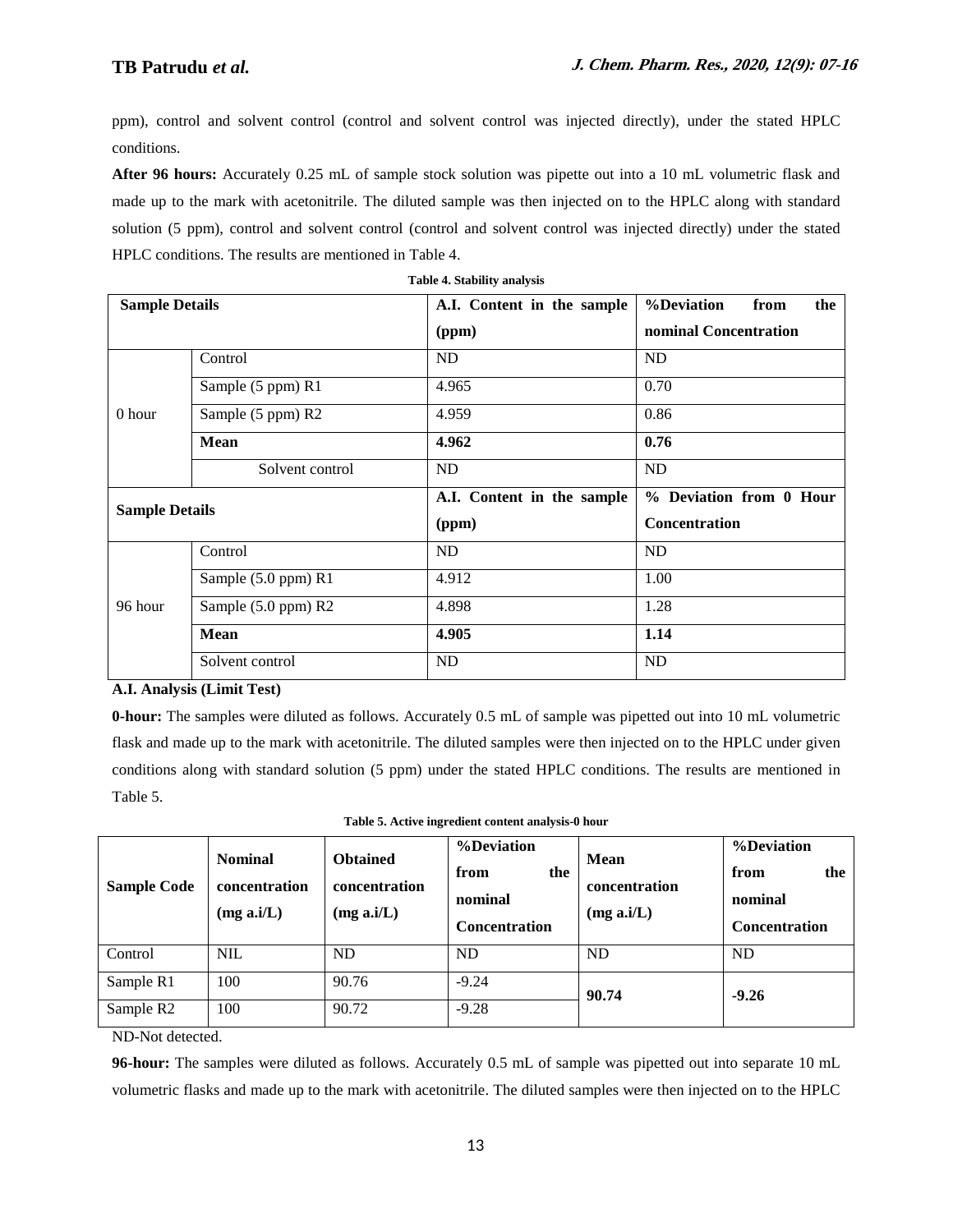under given conditions along with standard solution (5 ppm) under the stated HPLC conditions. The results are mentioned in Table 6.

|                       | <b>Nominal</b> | $\%$<br><b>Deviation</b><br><b>Obtained</b> |                              | <b>Mean</b>   | $\frac{0}{0}$<br><b>Deviation</b> |
|-----------------------|----------------|---------------------------------------------|------------------------------|---------------|-----------------------------------|
| <b>Sample Code</b>    | concentration  | concentration                               | Hour<br>from<br>$\mathbf{0}$ | concentration | Hour<br>from<br>0                 |
|                       | (mg a.i/L)     | (mg a.i/L)                                  | <b>Concentration</b>         | (mg a.i/L)    | <b>Concentration</b>              |
| Control               | <b>NIL</b>     | <b>ND</b>                                   | <b>ND</b>                    | <b>ND</b>     | <b>ND</b>                         |
| Sample R1             | 100            | 89.75                                       | $-1.11$                      | 89.77         | $-1.07$                           |
| Sample R <sub>2</sub> | 100            | 89.80                                       | $-1.02$                      |               |                                   |

**Table 6. Active ingredient content analysis-96 hour**

ND- Not detected.

## **RESULTS AND DISCUSSION**

## **Mortality**

Range finding experiment was performed with ten freshwater fish in each group.

No mortality was observed in control, 1, 25, 50, 75, 100 mg /L and 100 mg (active ingredient)/L. Limit test 100 mg (active ingredient)/L was performed with ten freshwater fish in each group. No mortality was observed in control and 100 mg (active ingredient)/L (Table 7).

| Concentration<br><i>(active)</i><br>mg<br>ingredient) /L |               |              |                  |                     |                |                |                |                            |
|----------------------------------------------------------|---------------|--------------|------------------|---------------------|----------------|----------------|----------------|----------------------------|
|                                                          | No.of<br>Fish | $\bf{0}$     |                  | $\overline{2}$<br>1 |                | 3<br>4         |                | $\frac{6}{6}$<br>mortality |
|                                                          |               | 3 hour       | 6 hour           | 24 hour             | 48 hour        | 72 hour        | 96 hour        |                            |
| Control                                                  | 10            | $\mathbf{0}$ | $\boldsymbol{0}$ | $\overline{0}$      | $\overline{0}$ | $\overline{0}$ | $\mathbf{0}$   | $\theta$                   |
| 100                                                      | 10            | $\mathbf{0}$ | $\mathbf{0}$     | $\overline{0}$      | $\overline{0}$ | $\overline{0}$ | $\overline{0}$ | $\overline{0}$             |

**Table 7. Mortality data-limit test**

mg/L: milligram/Litre; No: Number; %: Percentage.

## **Toxicity Signs**

**Range finding experiment:** No toxicity signs or abnormal behavior were observed in control, 1, 25, 50, 75, 100 mg/L and 100 mg (active ingredient)/L.

**Limit test:** No toxicity signs or abnormal behaviour were observed in control and 100 mg (active ingredient)/L (Table 8).

| Concentration                             | No.of<br>Fish | Day    |        |         |         |         |         |  |
|-------------------------------------------|---------------|--------|--------|---------|---------|---------|---------|--|
| <i>(active)</i><br>mg<br>ingredient) $/L$ |               | 0      |        |         | っ<br>∠  |         | 4       |  |
|                                           |               | 3 hour | 6 hour | 24 hour | 48 hour | 72 hour | 96 hour |  |

## **Table 8. Toxicity sign-limit test**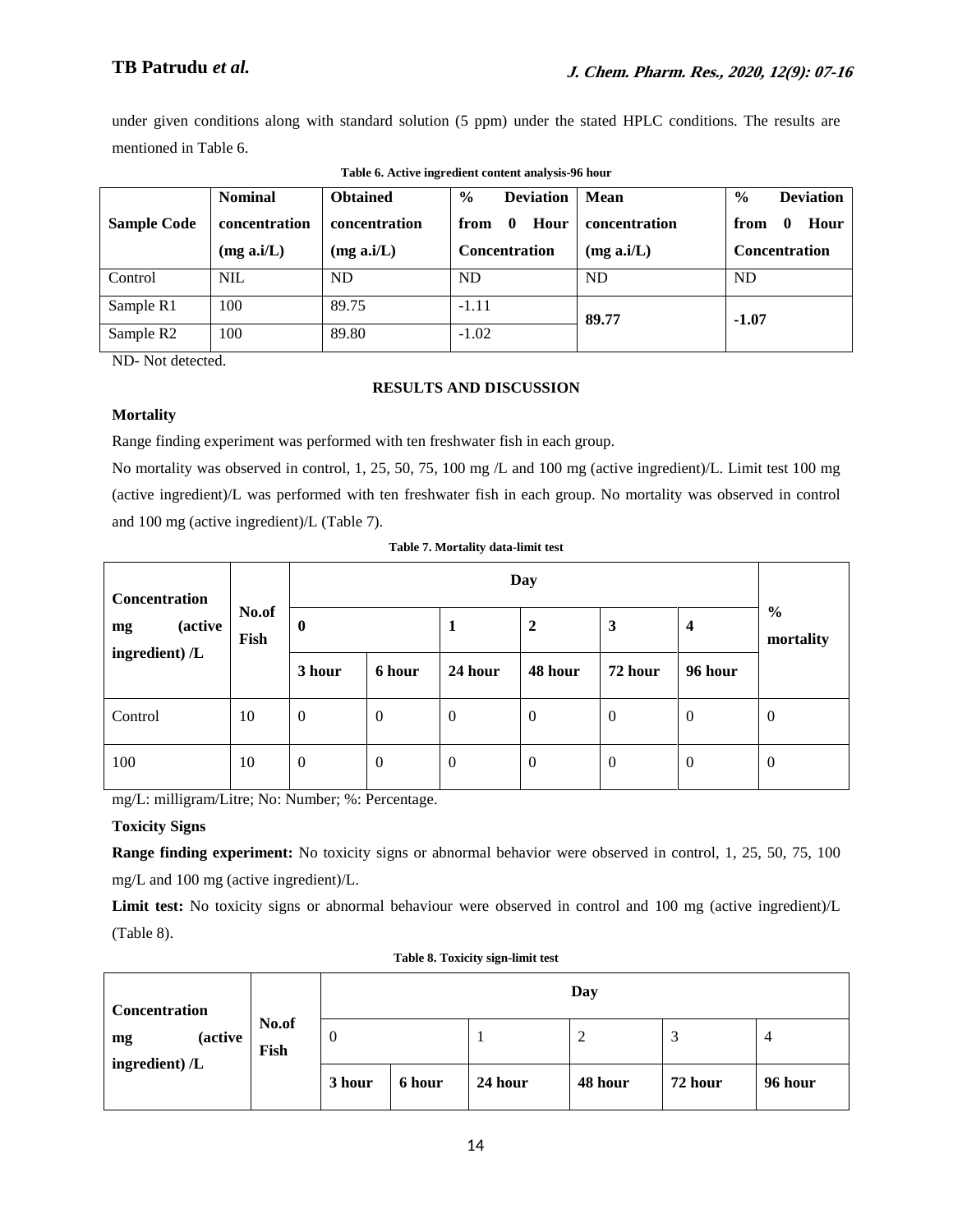| Control | 10 | 10/10N | 10/10N | 10/10N | 10/10N | 10/10N | 10/10N |
|---------|----|--------|--------|--------|--------|--------|--------|
| 100     | 10 | 10/10N | 10/10N | 10/10N | 10/10N | 10/10N | 10/10N |

N: Normal; mg/L: milligram/Litre; No: Number

## **Physicochemical Parameters**

Hardness, conductivity were analyzed at the start of the experiment in control. pH, temperature and dissolved oxygen were monitored daily in control, test concentration during the conduct of the limit test and all were within the limits (Table 9).

|                            | Concentratio<br>$\mathbf n$ | Day      |                          |                          |                          |                          |  |  |  |
|----------------------------|-----------------------------|----------|--------------------------|--------------------------|--------------------------|--------------------------|--|--|--|
| <b>Parameters</b>          | <i>(active)</i><br>mg       | $\bf{0}$ | $\mathbf{1}$             | $\boldsymbol{2}$         | $\mathbf{3}$             | $\overline{\mathbf{4}}$  |  |  |  |
|                            | ingredient)<br>/L           | 0 hour   | 24 hour                  | 48 hour                  | 72 hour                  | 96 hour                  |  |  |  |
| pH                         | Control                     | 7.53     | 7.53                     | 7.55                     | 7.58                     | 7.58                     |  |  |  |
|                            | 100                         | 7.53     | 7.55                     | 7.57                     | 7.59                     | 7.59                     |  |  |  |
| Temperature $(^{\circ}C)$  | Control                     | 21.1     | 21.1                     | 21.1                     | 21.0                     | 21.0                     |  |  |  |
|                            | 100                         | 21.4     | 21.2                     | 21.1                     | 21.0                     | 21.0                     |  |  |  |
| Dissolved oxygen           | Control                     | 66.4     | 66.3                     | 66.2                     | 66.1                     | 66.0                     |  |  |  |
| (% )                       | 100                         | 66.8     | 66.2                     | 66.1                     | 66.1                     | 66.0                     |  |  |  |
| Hardness (mg/L)            | Control                     | 145      | $\overline{\phantom{a}}$ | $\overline{\phantom{a}}$ | $\overline{\phantom{a}}$ | $\overline{\phantom{a}}$ |  |  |  |
| Conductivity<br>(usiemens) | Control                     | 921      | $\overline{\phantom{a}}$ | $\overline{\phantom{a}}$ |                          |                          |  |  |  |

**Table 9. Physicochemical parameter-limit test**

**Key words:** - Denotes the parameter was not observed, mg/L: milligram/Litre;°C: centigrade; %: percentage

## **Dose verification analysis**

For the main study the active ingredient content in the samples were found to be 90.76 ppm and 90.72 ppm for replication 1 and 2 respectively at 0 hr and 89.75 ppm and 89.80 ppm for replication 1 and 2 respectively at 96 hr.

## **CONCLUSIONS**

Based on the results, the LC<sub>50</sub> of Oxadiazon 25%EC observed over a period of 96 hour was found to be greater than 100 mg (active ingredient)/L. The concentration of the test item being tested was satisfactorily maintained and it was above 80 percent of the nominal concentration throughout the test.

## **REFERENCES**

- 1. A Mishra; Y Devi*. Acta Histochem.* **2013**, 116(1): 178-181.
- 2. C Menezes; J Leitemperger; C Toni; A Santi; T Lopes; NBV Barbosa; VL Loro. *Environ Toxicol Pharmacol.* **2013**, 36(2): 706-714.
- 3. PE Ndimele; A Jenyo-oni; CC Jiburke*. Res J Environ Toxicol*. **2010**, 4(1): 13-22.
- 4. A Sakurai; Y Sakamoto; F Mori. *Chronicle Books, San Francisco, Canada*. **1993**.